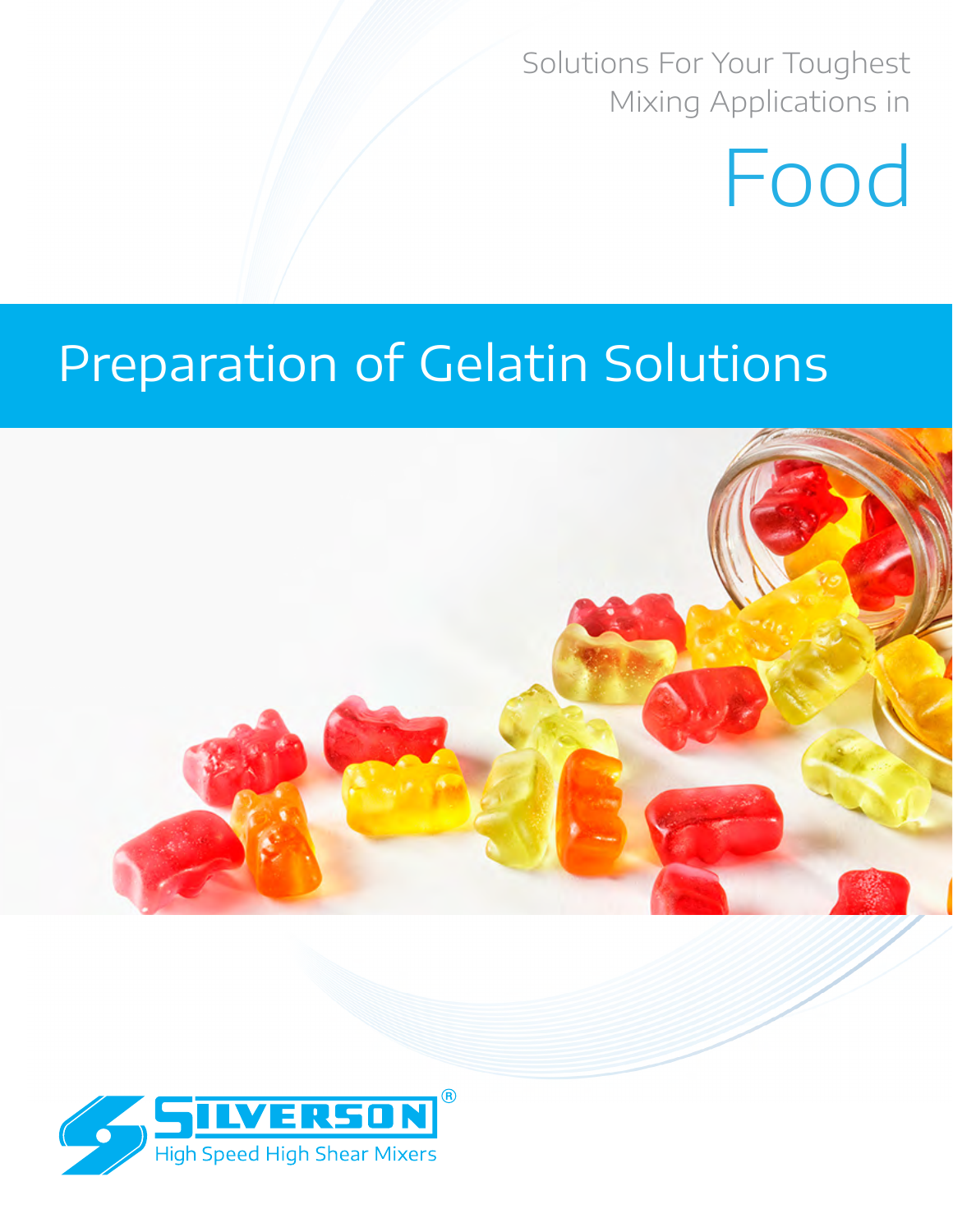# Preparation of Gelatin Solutions

Gelatin is a protein product derived from collagen. It is a colorless, tasteless and odorless gelling agent used in many applications.

In the food industry, it is used in confectionery products such as jelly sweets, meat products and dairy and desserts. It can be used in low-fat products to replace texture and mouthfeel that is lost with removal of the fat. In beverages, gelatin can be used as a clarifying agent in beers and wines and can also be added to smoothies to enhance the texture.

It is also widely used in other industries for example in pharmaceutical tablets and capsules, nutraceuticals (food supplements), cosmetics such as face masks, and many types of industrial films, coatings and adhesives.

## The Process

There are many types of Gelatin available, but a typical dispersion process would be as follows:

- Gelatin is normally supplied in powder or granule form, although sheets or "leaves" are also available and typically used in small scale kitchens and bakeries.
- Gelatin is partially soluble in cold water and will begin to swell and hydrate once wetted out. With a conventional agitator, the powder needs to be sprinkled carefully onto the surface of the liquid to avoid formation of agglomerates.
- The gelatin may be premixed with other powdered ingredients such as sugars, this acts as a dispersion aid to reduce the formation of agglomerates by separating the particles.
- The solution needs to be stirred for a while to allow it to hydrate and break up any lumps before being heated to complete solubilization.
- The solubilization temperature depends on the type and grade of the gelatin but it is typically around 95 – 105°F (35 – 45°C).

# The Problem

Dispersion of gelatin using conventional agitators can give rise to several problems:

- Rehydrating gelatin can be slow and difficult to process, especially at higher concentrations due to its tendency to form lumps when added to water. This can be exacerbated by operator error.
- Agitators do not produce sufficient shear to rapidly break agglomerates down, leading to long mixing times and low yield. Many formulations contain unnecessarily high levels of gelatin to compensate for this, increasing raw material costs.
- Once viscosity increase has started, agitation of the solution and therefore powder dispersion becomes increasingly difficult.
- Long mixing times may be required to complete dispersion/hydration.
- Cold soluble gelatin when not properly dispersed will gradually hydrate during storage or subsequent processing, leading to undesired changes in product viscosity.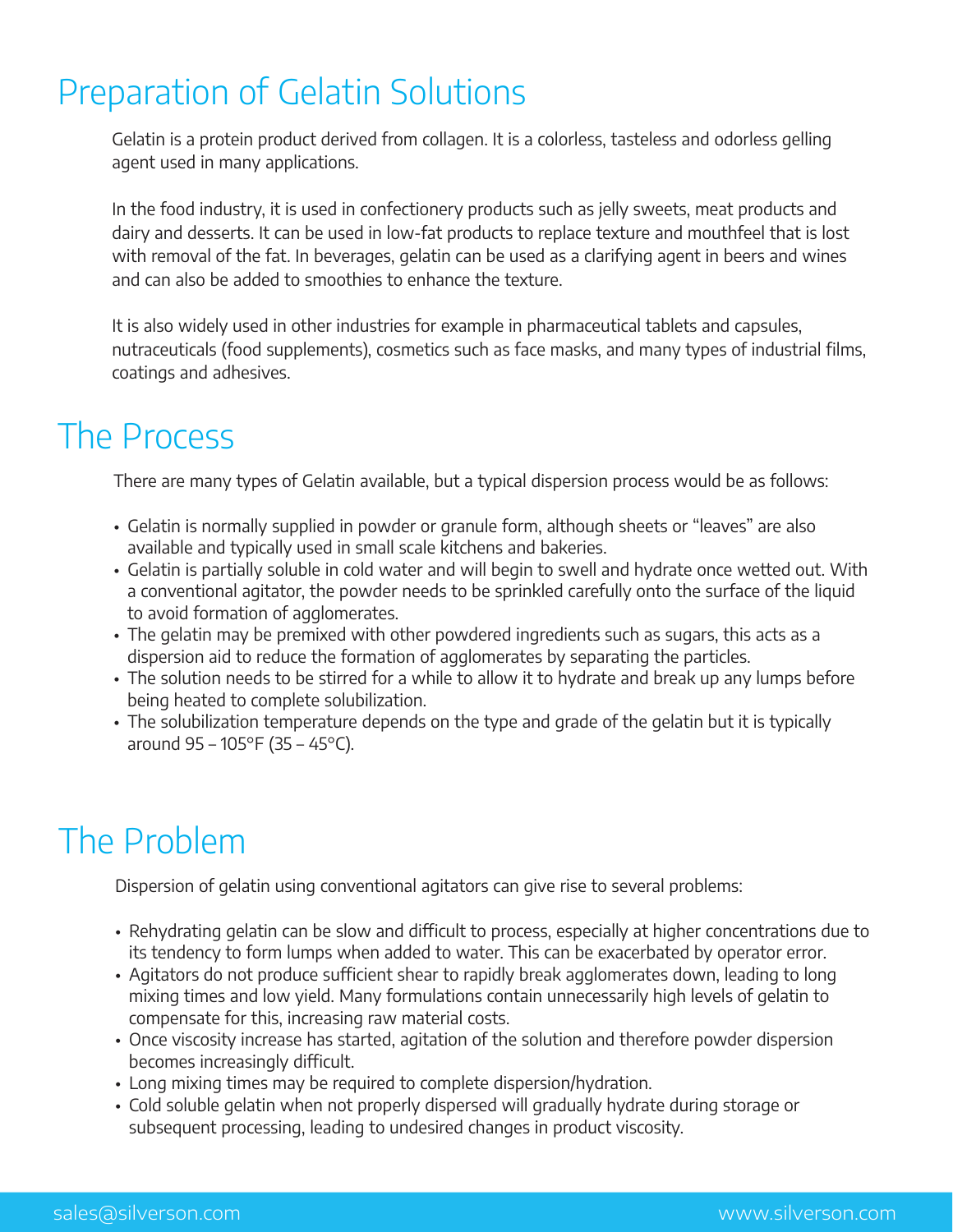# The Solution

A Silverson high shear mixer can dramatically speed up this process, operation is as follows:



## Stage 1

The vessel is charged with the base liquid and the mixer is started. The gelatin can be added straight into the vessel.



## Stage 2

The high-speed rotation of the rotor creates a powerful suction that draws the powder and liquid upwards into the workhead where it is intensively mixed in the gap between the rotor and stator.



## Stage 3

The mixture is then forced out through the holes in the stator and projected back into the body of the mix. This sets up a circulatory pattern of mixing in the vessel which ensures the powder is fully dispersed and hydrated.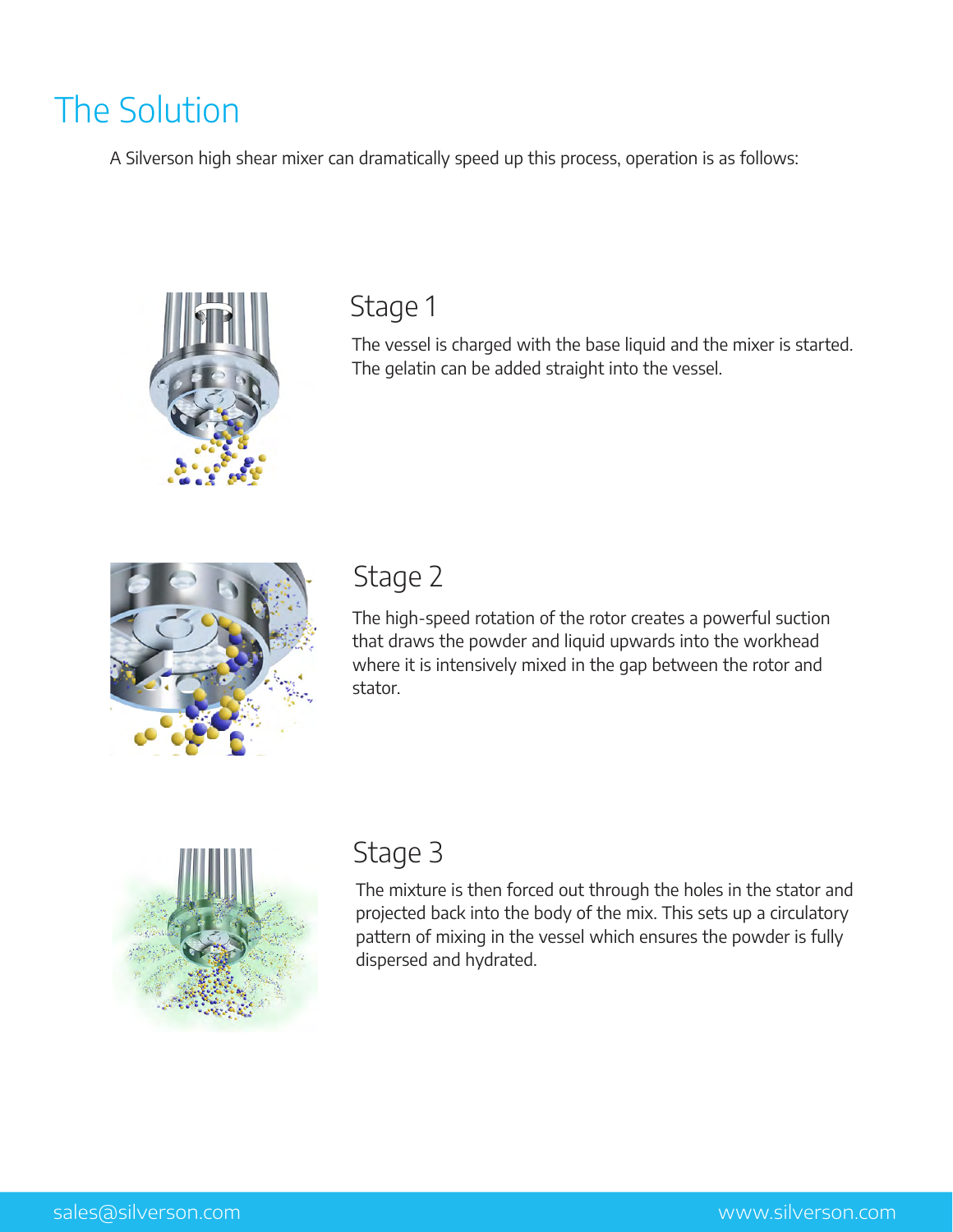# The Advantages

Silverson mixers offer a number of advantages for this application:

- Agglomerate-free mix.
- Gelatin can be added straight into the vessel, eliminating operator error.
- Maximized yield/functionality allows products to be formulated with reduced gelatin content, cutting raw material costs.
- Consistent product quality and repeatability.
- Rapid mixing times.
- Stable viscosity of end product.

The type of product, batch size and viscosity of the end product determine which mixer from the Silverson product line is most suitable:

## **Laboratory Mixers**

- Ideal for smaller batches and R&D work
- Suitable for batch sizes of up to 12 liters
- Built to the same tolerances as production models, providing easy and accurate means of scaling up
- Interchangeable workheads allow the unit to be adapted for a range of laboratory applications

## **Silverson Pilot Scale Mixers**

- Features generally as Laboratory mixer above
- Suitable for batches of up to 50 liters, depending on viscosity